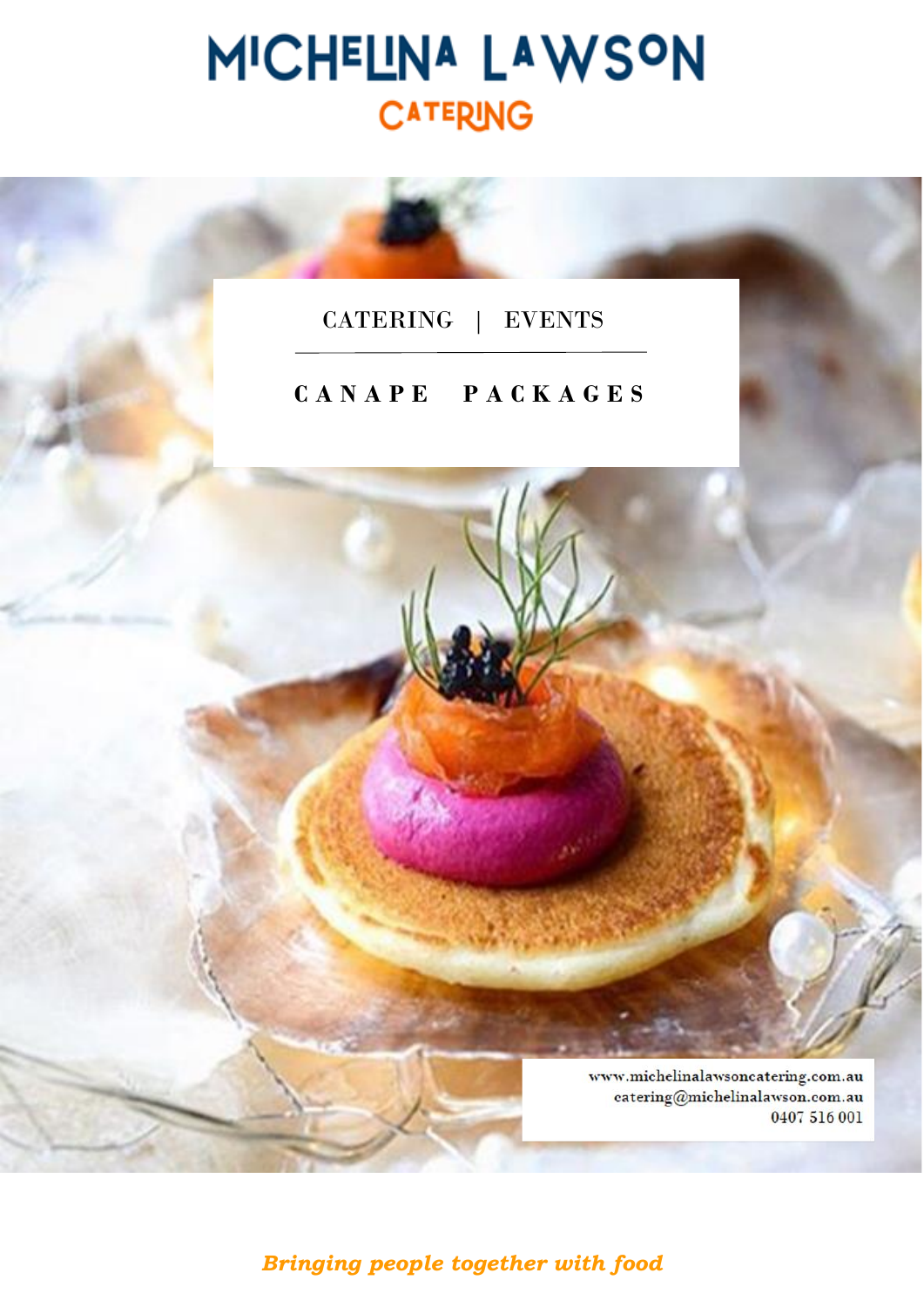Our cocktail menus are a great alternative to your traditional sit-down dining. We can assure your guests will not leave hungry.

Michelina Lawson Catering caters throughout Western Australia with our flexible cocktail catering menu. Our fresh, seasonal, and creative party catering menus are a tribute to flavour and texture.

Our delectable canapes can be accompanied by our more substantial roving entrees. These are a great way to ensure your cocktail party guests do not go home hungry.

We have canapes for everyone with any budget. Design your own cocktail party catering menu or ask us for some suggestions.

Feed your imagination!

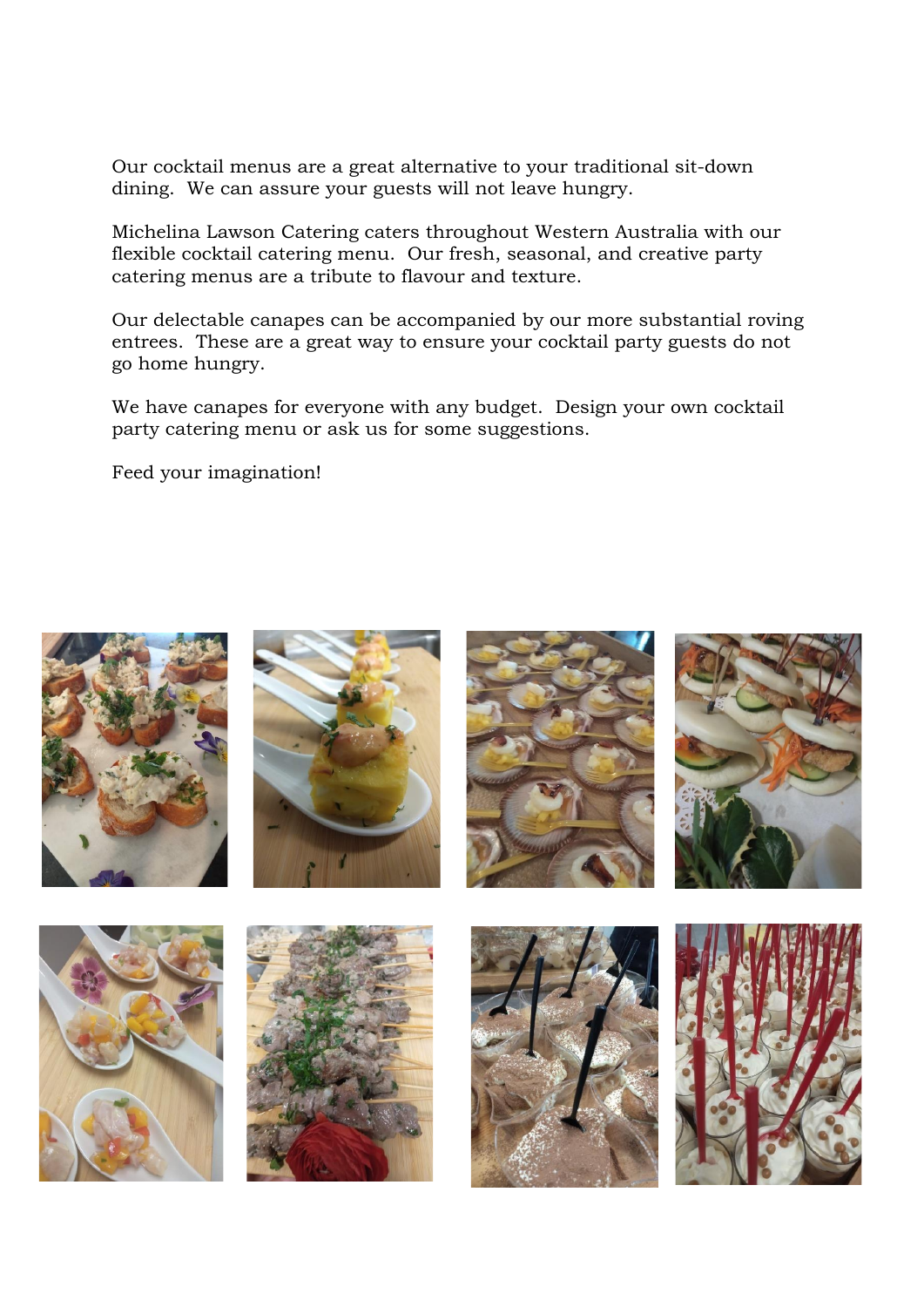## **CANAPE PACKAGE 1 \$25pp**

Recommended for a 1-2 hour reception 6 canapes per person

Choose 3 canapes from the menu below only

# **CANAPE PACKAGES Minimum of 30 people**

## **CANAPE PACKAGE 2 \$35pp**

Recommended for a 2-3hour reception 10 canapes per person

Choose 5 canapes from the menu below only

## **OCEAN**

Beer battered WA fish and chips, house made tartare (DF, NF) Fish taco, crunch coleslaw, sour cream (NF) Smoked salmon, cream cheese blini (NF) Tuna and olive crostini (DF)

## **LAND**

House made veal and pork sausage rolls (DF, NF) Soy and honey chicken drumettes (DF, NF) Smoked chicken wings (GF, NF, DF) Bacon and caramelised onion tarts (NF)

## **PLANT**

Vegetable tarts (V, NF) Roast capsicum bruschetta (V<sub>N</sub>, DF, NF) Guacamole & totpos (corn chips) (VN, DF, NF)

Package price does not include staffing, equipment and GST

V - Vegetarian Vn -Vegan GF – Gluten Free NF – Nut Free DF – Dairy Free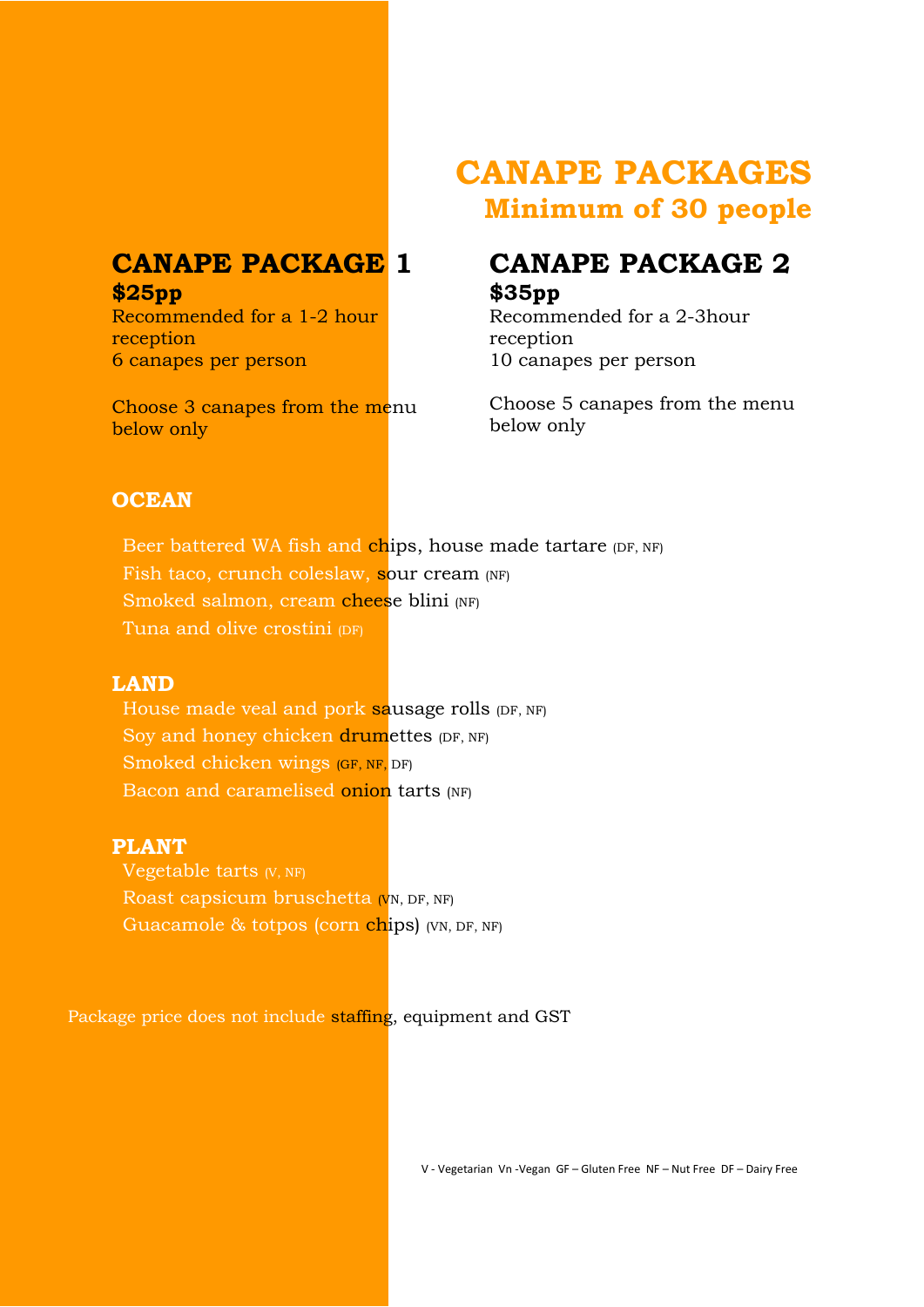# **PREMIUM CANAPE PACKAGE**

**BRONZE PACKAGE \$45pp** Recommended for a 3 -

hour reception

10 bites per guest

Choice of: 4 canapes (hot and cold) 1 sweet canape

**SILVER PACKAGE \$50pp**

Recommended for a 4-hour reception

12 bites per guest

Choice of:

- 4 canapes (hot and cold)
- 1 substantive canape

1 sweet canape

#### **GOLD PACKAGE \$55pp**

Recommended for a 5+ hour reception

14 bites per guest

Choice of:

4 canapes (hot and cold)

2 substantive canapes

1 sweet canape

Package prices do not include staffing, equipment and GST

## **COLD CANAPES**

#### **OCEAN**

Buckwheat blinis, beetroot fetta, Huon smoked salmon, caviar (NF) Local snapper ceviche, mango, chili, shallots, lime (GF, DF, NF) Mini lime muffins, smoked trout, wasabi caviar (NF) Huon smoked salmon, potato, leek vichyssoise soup (GF, NF) Tuna and olive crostini (NF, DF)

## **LAND**

Rockmelon, prosciutto, basil bites (GF, DF, NF) Rueben bite, cured corned beef, sauerkraut, Swiss cheese on rye bread Rare beef, horseradish cream, roasted capsicum baguette bites (NF) Crostini, saffron chicken, lime and mint mayonnaise (NF, DF) Beef tartare, quail egg on toast (NF, GF, DF)

#### **PLANT**

Mixed mushroom, parsley, mille feuille (V, NF) Super seed cracker, roast baba ghanoush, pomegranate (VN, GF, DF, NF) Balsamic roasted cherry tomato, pesto tart  $(V, NF)$ Roast capsicum bruschetta (VN, DF, NF) Watermelon gazpacho (VG, NF, DF, GF)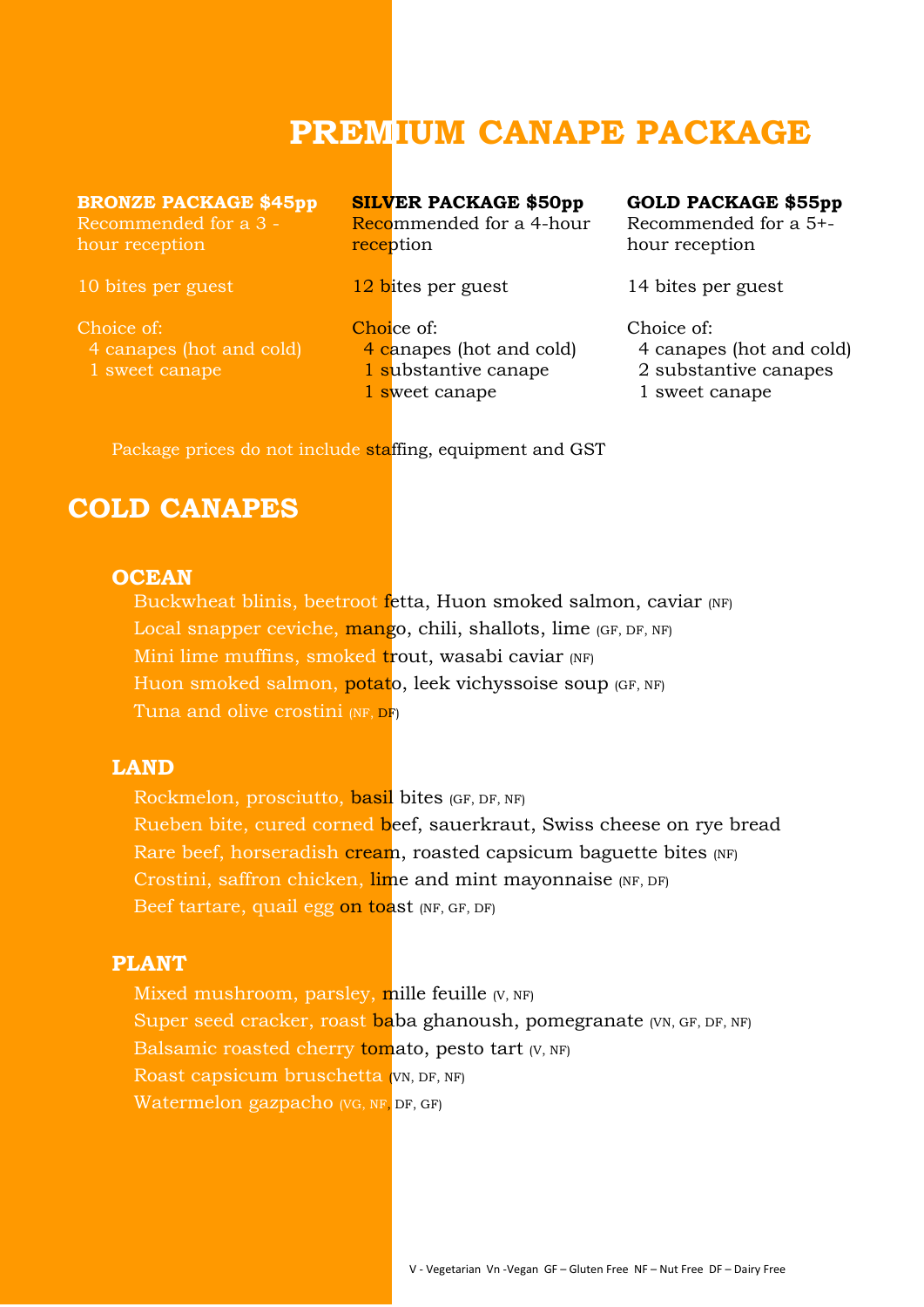## **HOT CANAPES**

#### **OCEAN**

Charred chimichurri prawns' skewers, lime juice (GF, DF, NF) Crispy skin pink snapper, pineapple chili salsa (GF, DF, NF) Grilled Shark Bay scallops, shallots, citrus dressing on spoons (GF, DF, NF) Salted cod fritters, paprika mayonnaise (DF, NF) Prawn croquettes (NF)

#### **LAND**

Thai chicken patties, plum sauce (DF, NF) GF option available Mt Barker chicken satay, house made satay sauce (GF, DF) Grilled Amelia Park lamb kebabs, salsa verde (GF, DF, NF) Chili marmalade glazed Linley Valley pork belly squares (GF, DF, NF) Fried Nori chicken, wasabi mayonnaise (GF, DF, NF) Chorizo, quail egg, tabasco, thyme (GF, DF, NF)

#### **PLANT**

Spiced chickpea patties, coconut and curry leaf paste (VN, NF, GF) Cauliflower, gochujang sauce (VN, GF, DF, NF) Sweetcorn, zucchini and halloumi fritter, spicy tomato chutney (V, GF, DF, NF) Baked jacket baby potato, cream cheese, chives, crispy shallot (V, GF, DF, NF)

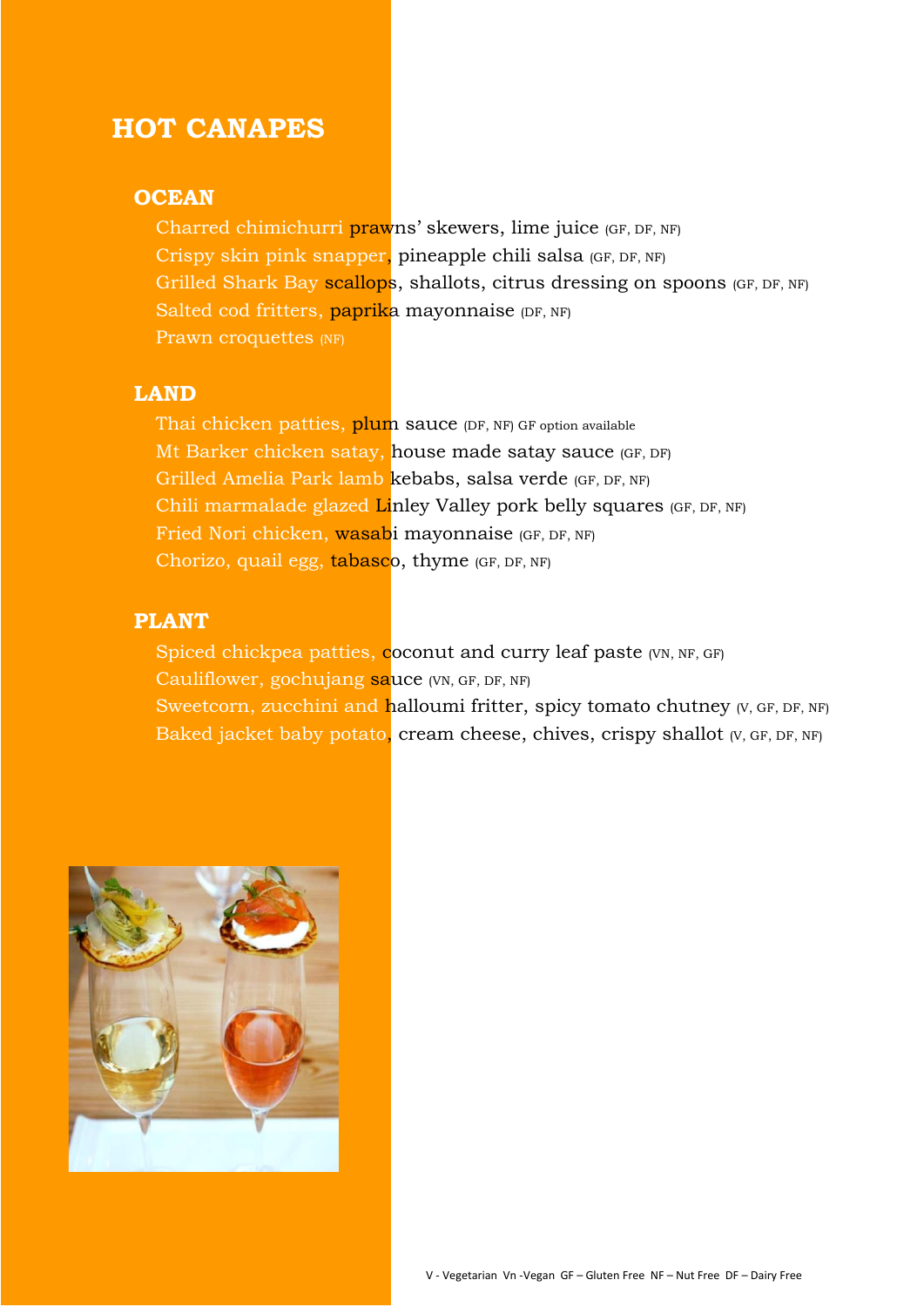## **SUBSTATIVE CANAPES**

#### **OCEAN**

Singaporean prawn noodles (DF, NF) Snapper fish curry, basmati rice (GF, DF) Beer battered WA fish and chips, house made tartare (DF, NF) Mini fish tacos, tomato salsa, guacamole, limes (DF, NF) GF option available

#### **LAND**

Beef burger, cheese, house made relish slider (NF) Buttermilk fried chicken, crunch slaw, ranch dressing (NF) Thai beef, glass noodles, crushed peanut, nuoc cham (GF, DF) Slow cooked beef cheeks, mash, crispy leek, vegemite jus (GF) Steamed bao bun, shredded pork, crackle, Korean sauce, slaw (NF)

## **PLANT**

Grilled eggplant, mango, mint, soba noodle salad (VN, GF, DF, NF) Roasted capsicums, mushrooms, eggplant, zucchini with farro (VN, DF, NF) House made penne pasta, tomato salsa, parmesan (V, GF, DF, NF) Vegan option available Roast pumpkin, pomegranate, quinoa, goat's cheese salad (V, GF, DF, NF) Vegan option available Grilled vegetable skewers, chimichurri sauce (VN, GF, DF, NF) Mixed mushroom tacos (VG, NF) GF option available

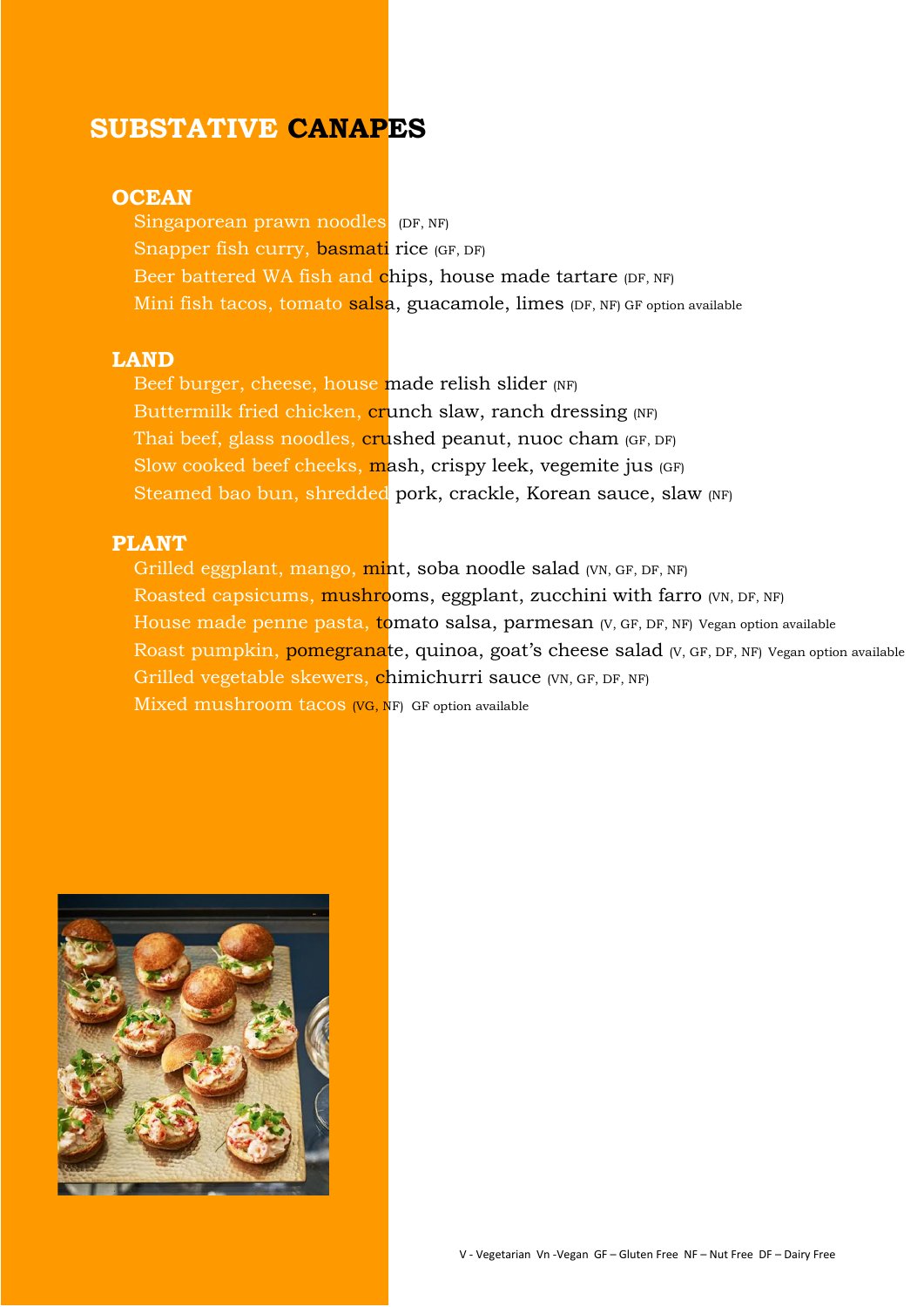## **SWEET CANAPES**

Mini tiramisu cups (NF) Hummingbird slice (VN, GF) Chocolate mud cake (VN, GF) Mini macaron collection (GF) Mini chocolate Mousse cups(GF) Mini traditional Sicilian ricotta cannoli Mini torched lemon tart, meringue (NF) Vegan coconut mousse, passionfruit, lime, roasted pineapple (VN, GF)